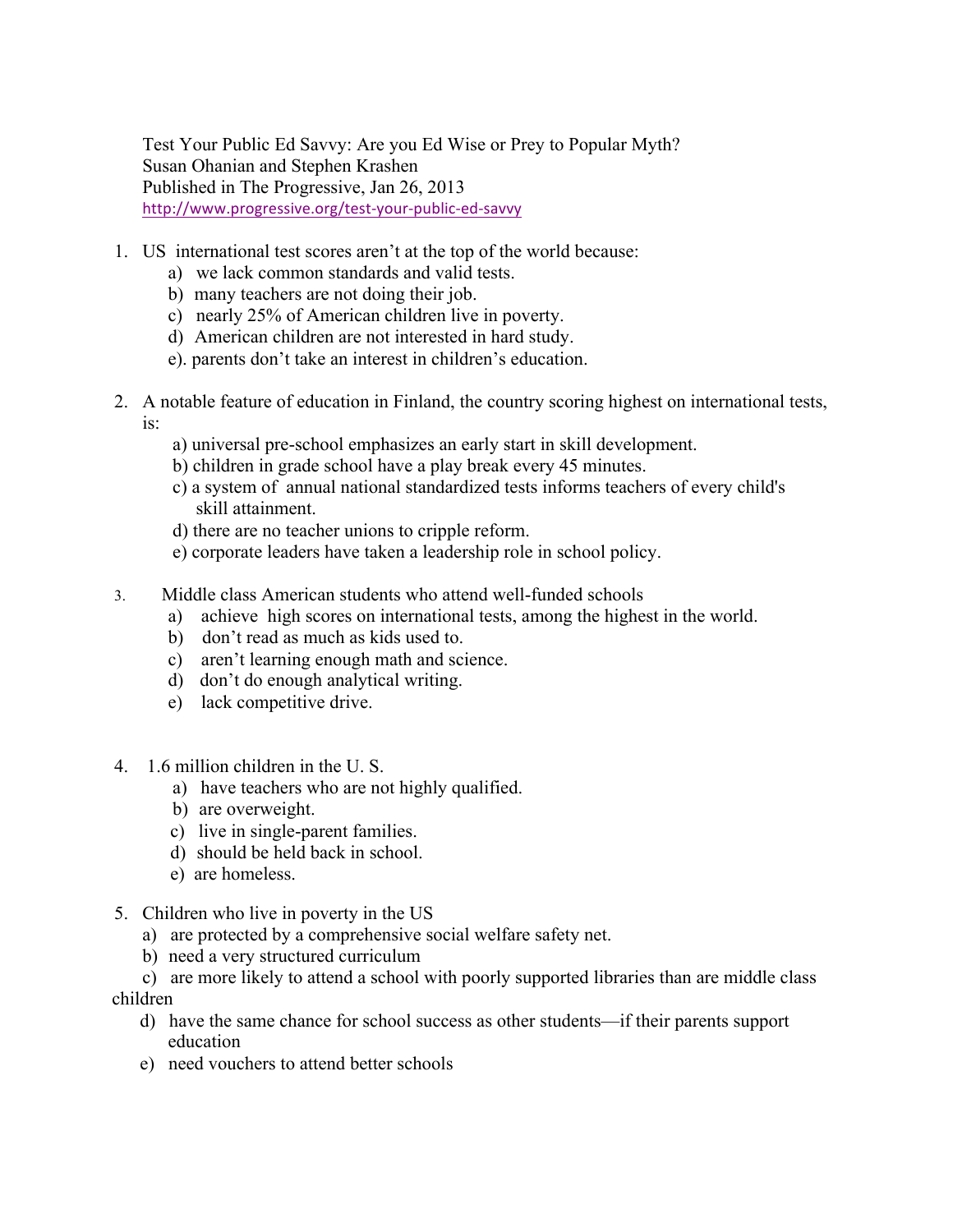- 6. Common Core Standards were developed because
	- a) parents worry that US children score far below other countries on international tests
	- b) teachers lack the skills to craft adequate curriculum and wanted help
	- c) state departments of education asked for them
	- d) of grass-roots concern that children need special tools to compete in the Global Economy
	- e) the Bill and Melinda Gates Foundation paid for them
- 7. Common Core Standards in literacy were written by
	- a) classroom teachers
	- b) child psychologists
	- c) university researchers
	- d) business leaders
	- e) a lawyer who specializes in "standards-driven reform" and someone whose background is in Management Consulting, who once tutored children while studying at Yale,
- 8. The new Common Core tests
	- a) let the teachers know exactly what each student needs to learn next
	- b) give parents evidence teachers are doing their job
	- c) ensure that standards are being met
	- d) give principals a fair way to evaluate teachers
	- e) make fiscal demands many districts cannot meet
- 9. The new online feature of Common Core testing
	- a) will reduce administration costs
	- b) will streamline student evaluation
	- c) offers new opportunities for creativity
	- d) will lead to more individualized learning
	- e) means students will be tested many more times each year
- 10. Who said "Hurricane Katrina was "the best thing that happened to the education system in New Orleans. That education system was a disaster."
	- a) Rush Limbaugh
	- b) Pat Robinson
	- c) Editor at *The Onion*
	- d) Bill O'Reilly
	- e) U. S. Secretary of Education, Arne Duncan

## ANSWERS

1. C

"Measuring Child Poverty," UNICEF, May 2012

http://www.unicef-irc.org/publications/pdf/rc10\_eng.pdf

2. B

"Finland Schools Flourish in Freedom and Flexibility," The Guardian, Dec. 5, 2010 http://www.guardian.co.uk/world/2010/dec/05/finland-schools-curriculum-teaching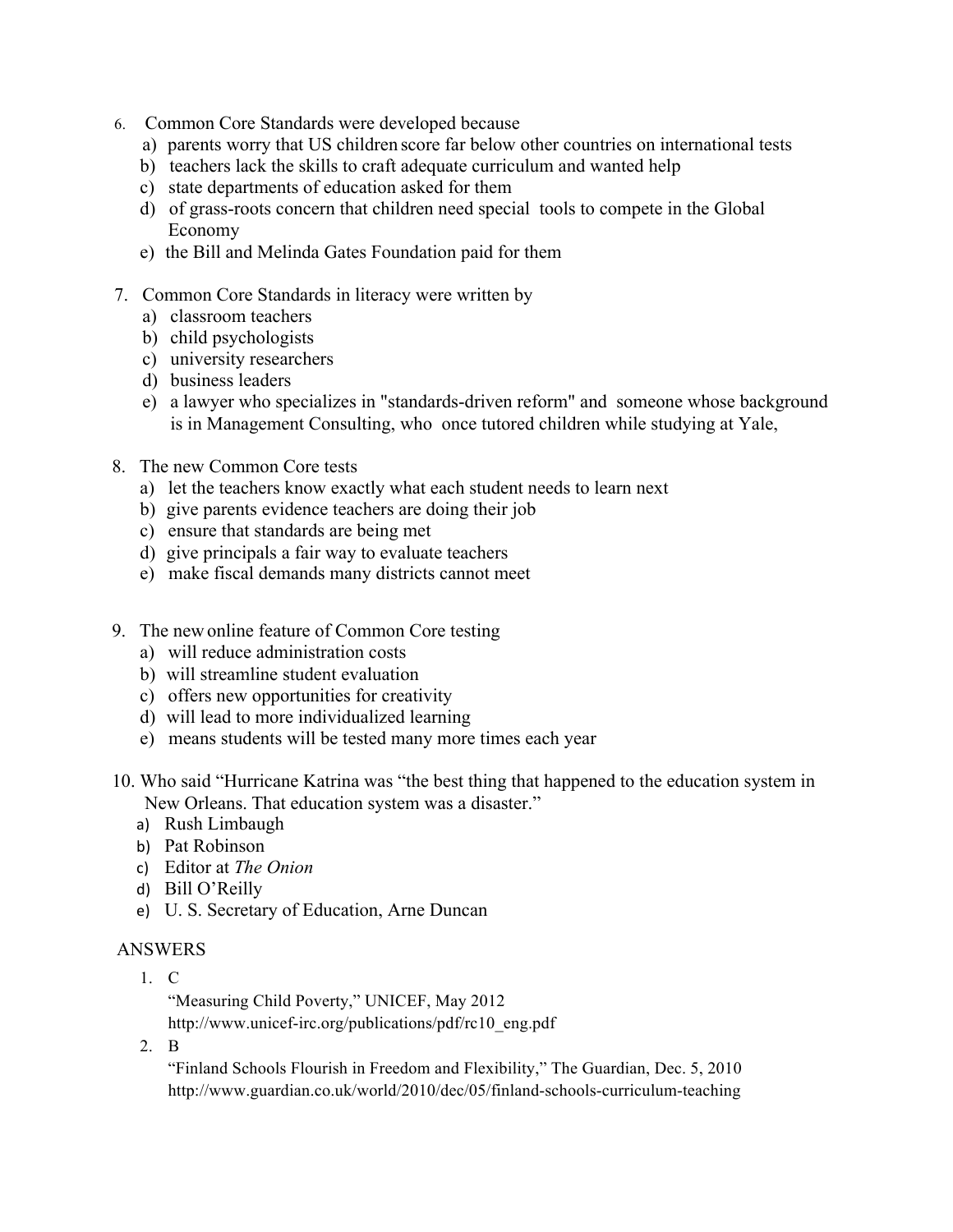3. A

"PISA 2009 Reading Test Results: The US does quite well, controlling for SES. And maybe American scores are "just right."

http://www.sdkrashen.com/articles/PISA\_2009-US\_Scores\_Just\_Right.pdf

4. E

http://www.familyhomelessness.org/children.php?p=ts

5. C

Di Loreto, C., and Tse, L. 1999. Seeing is believing: Disparity in books in two Los Angeles area public libraries. School Library Quarterly 17(3): 31-36; Duke, N. 2000. For the rich it's richer: Print experiences and environments offered to children in very low and very high-socioeconomic status first-grade classrooms. American Educational Research Journal 37(2): 441-478; Neuman, S.B. and Celano, D. 2001. Access to print in low-income and middle-income communities: An ecological study of four neighborhoods. Reading Research Quarterly, 36, 1, 8-26.

6. C

 "Is the Gates Foundation Involved in bribery," July 23, 2010 http://prorevnews.blogspot.com/2010/07/is-gates-foundation-involved-in-bribery.html "JoLLE Forum--Rotten to the (Common) Core," Nov. 1, 2012 http://www.susanohanian.org/core.php?id=364

7. E

David Coleman bio; Susan Pimentel bio

http://about.collegeboard.org/leadership/president

http://www.nagb.org/who-we-are/members/bios/b\_pimentel.html

8. E

"Federal Mandates on Local Education: Costs and Consequences--Yes, it's a Race, but is it in the Right Direction?"

http://www.newpaltz.edu/crreo/brief\_8\_education.pdf

9. E "Common Core Assessments" http://truthinamericaneducation.com/common-core-assessments/ http://dianeravitch.net/2012/07/25/stephen-krashen-how-much-testing/

10. E

"Duncan: 'Katrina was the best thing for New Orleans school system,'" Jan. 29, 2010 http://abcnews.go.com/blogs/politics/2010/01/duncan-katrina-was-the-best-thing-for-new-orleansschools/

## **BIOS**

*Susan Ohanian's essays on education issues have appeared in periodicals ranging from Phi Delta Kappan cover stories to commentary in The Nation, Washington Monthly, The Atlantic, and USA Today. Her books include Why Is Corporate America Bashing Our Public Schools? and What Happened to Recess and Why Are Our Children*